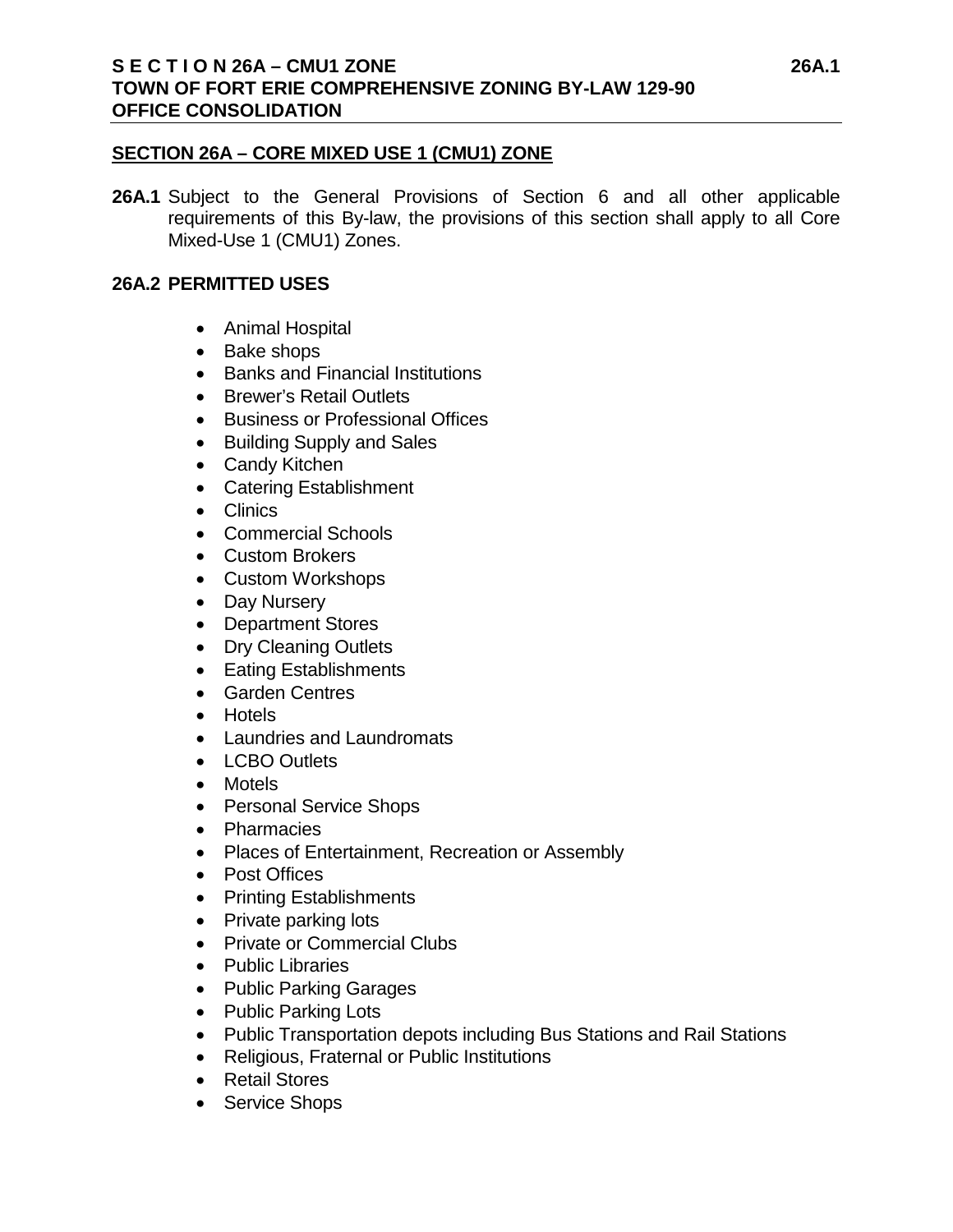## **S E C T I O N 26A – CMU1 ZONE 26A.2 TOWN OF FORT ERIE COMPREHENSIVE ZONING BY-LAW 129-90 OFFICE CONSOLIDATION**

- Spa Services
- Studios
- Supermarkets
- Taverns
- Video Outlet Sales and Rental Establishments
- Dwelling Units
- Uses, buildings and structures accessory to any permitted commercial use

#### **26A.3 ZONE REGULATIONS**

| Minimum Lot Frontage           | 0 <sub>m</sub>                                                                |
|--------------------------------|-------------------------------------------------------------------------------|
| Minimum Lot Area               | $0$ sq. m.                                                                    |
| Minimum Front Yard             | 0 <sub>m</sub>                                                                |
| Minimum Interior Side Yard     | Om, except the minimum side yard abutting<br>a residential zone shall be 2.5m |
| Minimum Exterior Side Yard     | 0 <sub>m</sub>                                                                |
| Minimum Rear Yard              | 4.5m except the minimum rear yard                                             |
|                                | abutting a residential zone shall be 10m                                      |
| <b>Maximum Building Height</b> | 4 storeys<br>I)                                                               |
|                                | 15m                                                                           |
| <b>Required Parking</b>        | See section 6.20 - Shopping Centres (All                                      |
|                                | off-street parking shall be provided in the                                   |
|                                | rear or side yard and screened from street                                    |
|                                | by decorative fencing<br>and/or<br>line                                       |
|                                | landscaping at least 1.2m in height.                                          |

### **26A.4 REGULATIONS FOR DWELLING UNITS**

All of the provisions of Subsection 18.2 shall apply, except that notwithstanding the regulations contained in Section 18.2 (d), a minimum of one parking space shall be provided for each dwelling unit via one, or a combination of the following means:

- a) On the same lot as the dwelling unit, or
- b) In a dedicated area within a municipal parking lot through a licensing agreement or paid permitting system for a municipal parking lot that is located within 200 m of the property containing the dwelling unit, or
- c) In an area of a private parking lot that contains an easement in favour of the owner of the dwelling unit that is located within 200 m of the property containing the dwelling unit.

### **EXCEPTIONS TO THE CORE MIXED USE (CMU) ZONE**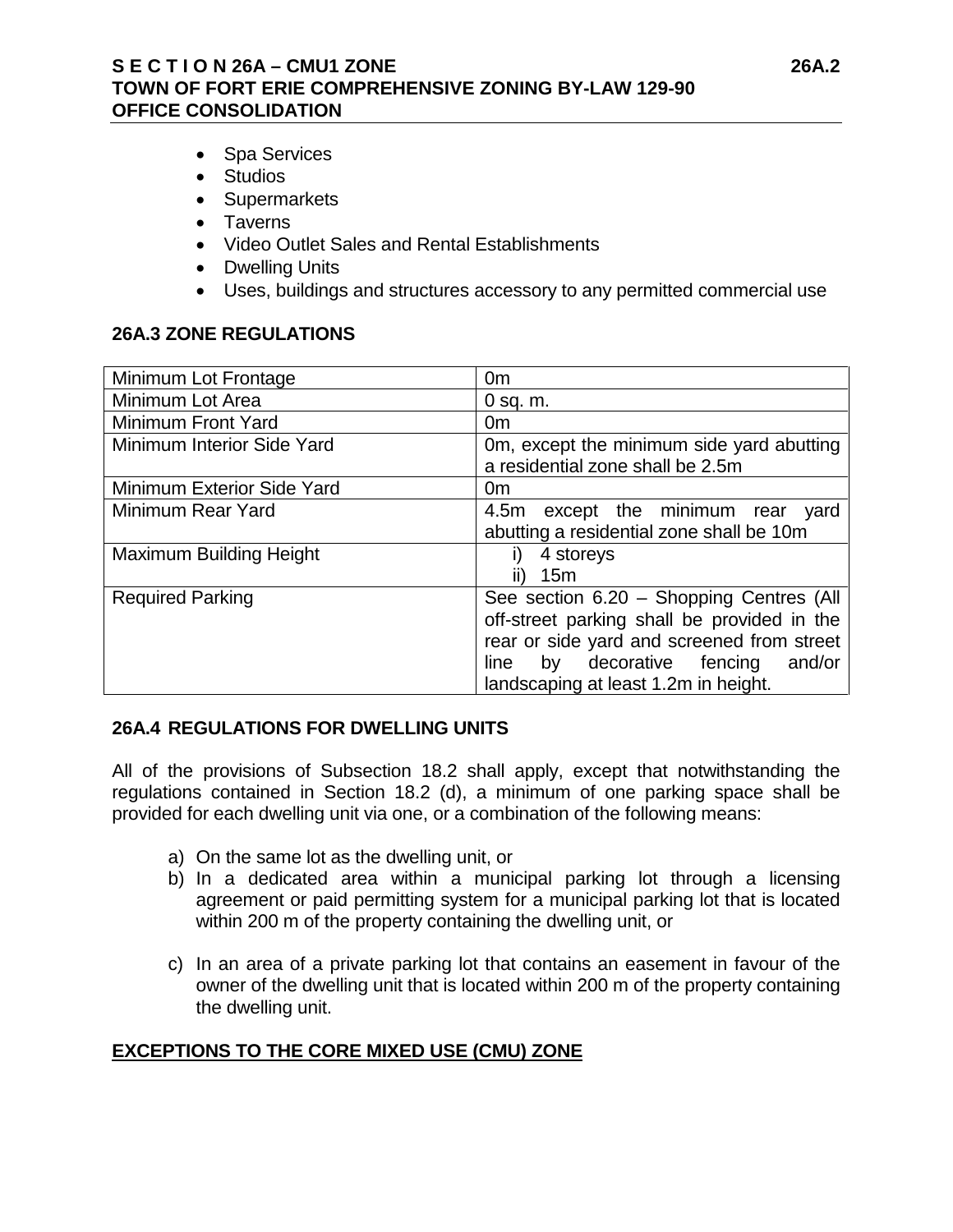### **S E C T I O N 26A – CMU1 ZONE 26A.3 TOWN OF FORT ERIE COMPREHENSIVE ZONING BY-LAW 129-90 OFFICE CONSOLIDATION**

#### **CMU1-447 (58-11) Gateway Secondary Plan Area**

These lands are zoned "Core Mixed-Use 1 CMU1-447 Zone" and all of the provisions that relate to lands zoned "Core Mixed-Use 1 CMU1 Zone" by this by-law shall apply to those lands zoned "Core Mixed-Use 1 CMU1-447 Zone" on the attached Schedule A subject to the following special provisions:

- a) Notwithstanding the requirements of Section 26A and any additional requirements set out in By-law 58-11, uses lawfully existing as of the date of passing of By-law 58-11 shall be deemed to be permitted uses, and the location of existing buildings and parking areas shall be deemed to be compliant with this By-law. Any proposed uses, additions and/or expansions to existing buildings shall be required to conform to the requirements of this By-law.
- b) Notwithstanding the requirements of Section 26A, buildings used solely for residential purposes as described in Section 14 of this By-law shall be permitted, provided they are setback a minimum of 65m from Garrison Road. All other Zone regulations of Section 14 shall apply to such uses.
- c) Notwithstanding the requirements of Section 26A, buildings used solely for residential purposes as described in Section 15 of this By-law shall be permitted, provided they are setback a minimum of 65m from Garrison Road and are no greater than four (4) stories in height. All other Zone regulations of Section 15 shall apply to such uses.
- d) Notwithstanding the requirements of Section 26A, for buildings in this Zone with exterior walls that front upon Garrison Road, the use of the ground floor shall be restricted to commercial use in accordance with this By-law. Floors above the ground floor may be used for either commercial use or residential use.

### **CMU1-456 (58-11) Gateway Secondary Plan Area**

These lands are zoned "Core Mixed-Use 1 CMU1-456 Zone" and all of the provisions that relate to lands zoned "Core Mixed-Use 1 CMU1 Zone" by this by-law shall apply to those lands zoned "Core Mixed-Use 1 CMU1-456 Zone" on the attached Schedule A subject to the following special provisions:

- a) Notwithstanding the requirements of Section 26A and any additional requirements set out in By-law 58-11, uses lawfully existing as of the date of passing of By-law 58-11 shall be deemed to be permitted uses, and the location of existing buildings and parking areas shall be deemed to be compliant with this By-law. Any proposed uses, additions and/or expansions to existing buildings shall be required to conform to the requirements of this By-law.
- b) Notwithstanding the requirements of Section 26A, buildings used solely for residential purposes as described in Section 14 of this By-law shall be permitted,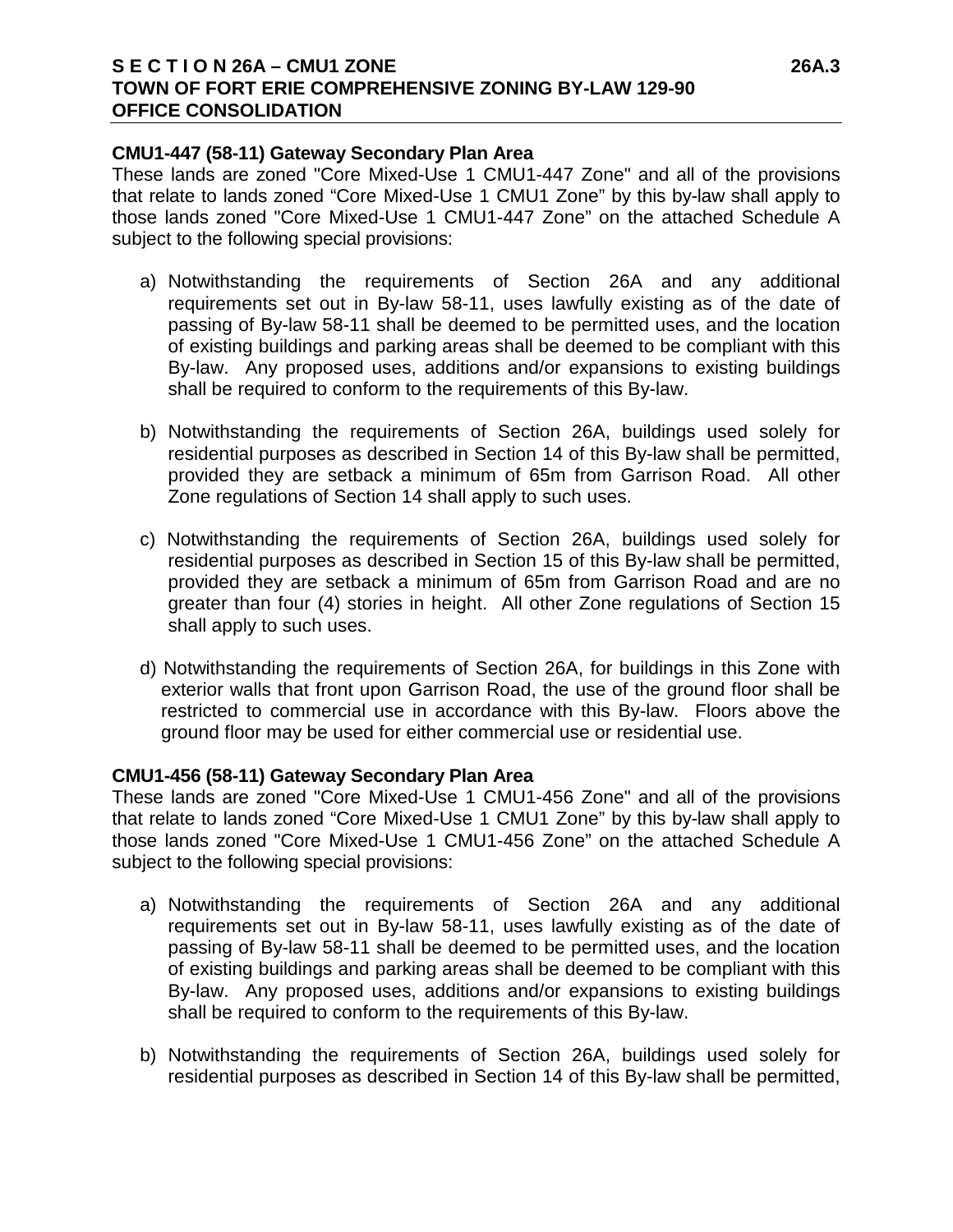### **S E C T I O N 26A – CMU1 ZONE 26A.4 TOWN OF FORT ERIE COMPREHENSIVE ZONING BY-LAW 129-90 OFFICE CONSOLIDATION**

provided they are setback a minimum of 65m from Garrison Road. All other Zone regulations of Section 14 of this By-law shall apply to such uses.

- c) Notwithstanding the requirements of Section 26A, buildings used solely for residential purposes as described in Section 15 of this By-law shall be permitted, provided they are setback a minimum of 65m from Garrison Road and are no greater than four (4) stories in height. All other Zone regulations of Section 15 of this By-law shall apply to such uses.
- d) Notwithstanding the requirements of Section 26A, for buildings in this Zone with exterior walls that front upon Garrison Road, the use of the ground floor shall be restricted to commercial use in accordance with this By-law. Floors above the ground floor may be used for either commercial use or residential use in accordance with this By-law.
- e) Notwithstanding the requirements of Section 26A.2 and Section 26A.3 of this bylaw, the subject property may also be used for a gasoline bar and a convenience store, in accordance with the following additional regulations:
	- i) Gasoline Pumps, pump islands, and canopies associated with the gasoline bar shall be set back a minimum of 6 metres from any lot line and any building.
	- ii) The height of any canopy including any sign appended to a canopy associated with a gasoline bar shall be no greater than 6 metres.
	- iii) Any building used for the purposes of a convenience store shall be located in accordance with the provisions of Section 26A.3 of this By-law.
	- iv) Any outdoor refuse container associated with the gasoline bar and/or the convenience store shall be set back a minimum of 3 metres from Garrison Road, shall be constructed of solid masonry, and shall be screened from view from Garrison Road by landscape material with a minimum height of 1.5 metres.
	- v) No mechanical equipment or utility appurtenance associated with the convenience store shall be located along any building wall facing Garrison Road.

### **CMU1-574(H) (53-2017) Fort Erie Hills Subdivision**

These lands are zoned "Core Mixed Use 1 Holding (CMU1-574) (H) Zone" (Part 1), and all of the provisions of By-law No. 129-90 as amended that relate to lands zoned "Core Mixed Use 1 (CMU1) Zone" by this by-law shall apply to those lands zoned "Core Mixed Use 1 Holding (CMU1-574) (H) Zone", shown as Part 1 on the attached Appendix "1" and shall be subject to the following provisions: